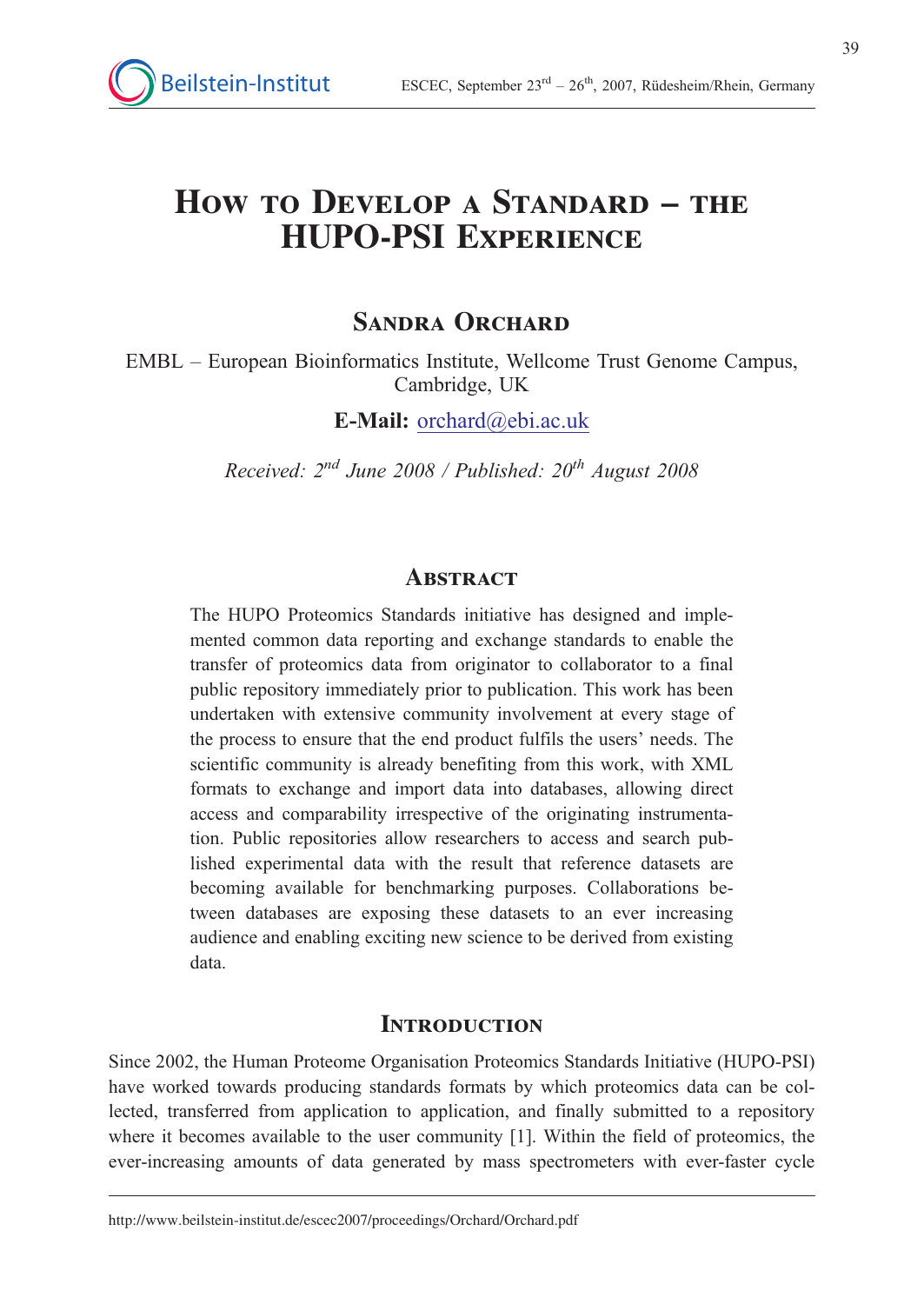times, high sensitivity and high quality MS spectra required a move beyond the traditional route of printed publication. Whilst journal articles may still be the most practical method for disseminating the conclusions drawn from such experiments, they display only a small proportion of the actual results and almost none of the underlying data, such as peptides or spectra, from which this data was generated. When mass spectrometry data has been made available, for example via an author's website, it is generally only provided in vendorspecific formats. In most cases, the sheer size of the data files generated by a typical mass spectrometry experiment, result in raw data being erased once published, with only the final processed protein lists being retained and published.

To enable the community to effectively mine an increasingly rich data source, the experimental data needs to be collected in central repositories, in a single common format, from where it can be searched, and researched. As protein sequence databases, such as UniProtKB [2], improve in both coverage and sequence quality, high quality spectra produced at an earlier point in time can be rerun, and protein assignments made to previously orphan spectra, provided these spectra have been retained. To maximize the value which can be extracted from each experiment, the metadata needs to be both well annotated, and consistently annotated across different datasets. The aim of the work of the HUPO-PSI is to make it possible for labs across the world to run experiments and combine results, to distribute workloads, to enable the user to select the best tools for specific tasks rather than be forced to use only those which use a very specific format, and to derive new methodologies by comparing results. To this end a four-fold approach was taken, for each aspect of the potential workflow within a proteomics experiment:

- 1. Formal requirements specification with use cases submitted as many users as possible.
- 2. A checklist of minimum information with which each experiment should be annotated.
- 3. The development of an XML interchange format to enable data transfer which can be used by instrumentation, tools and repositories.
- 4. Controlled vocabularies to enable a rich annotation of the data within the schema.

Each of these have now been developed and released for gel electrophoresis, chromatographic techniques, mass spectrometry, protein identifications and molecular interactions.

## Formal Requirements Specification – Standards as a COMMUNITY EFFORT

The best standard in the world will be of limited use if it is not adopted and employed by the majority of the community, it is not designed with ease of use and accessibility in mind and is not accompanied by a suite of tools which maximize its use. With that in mind, all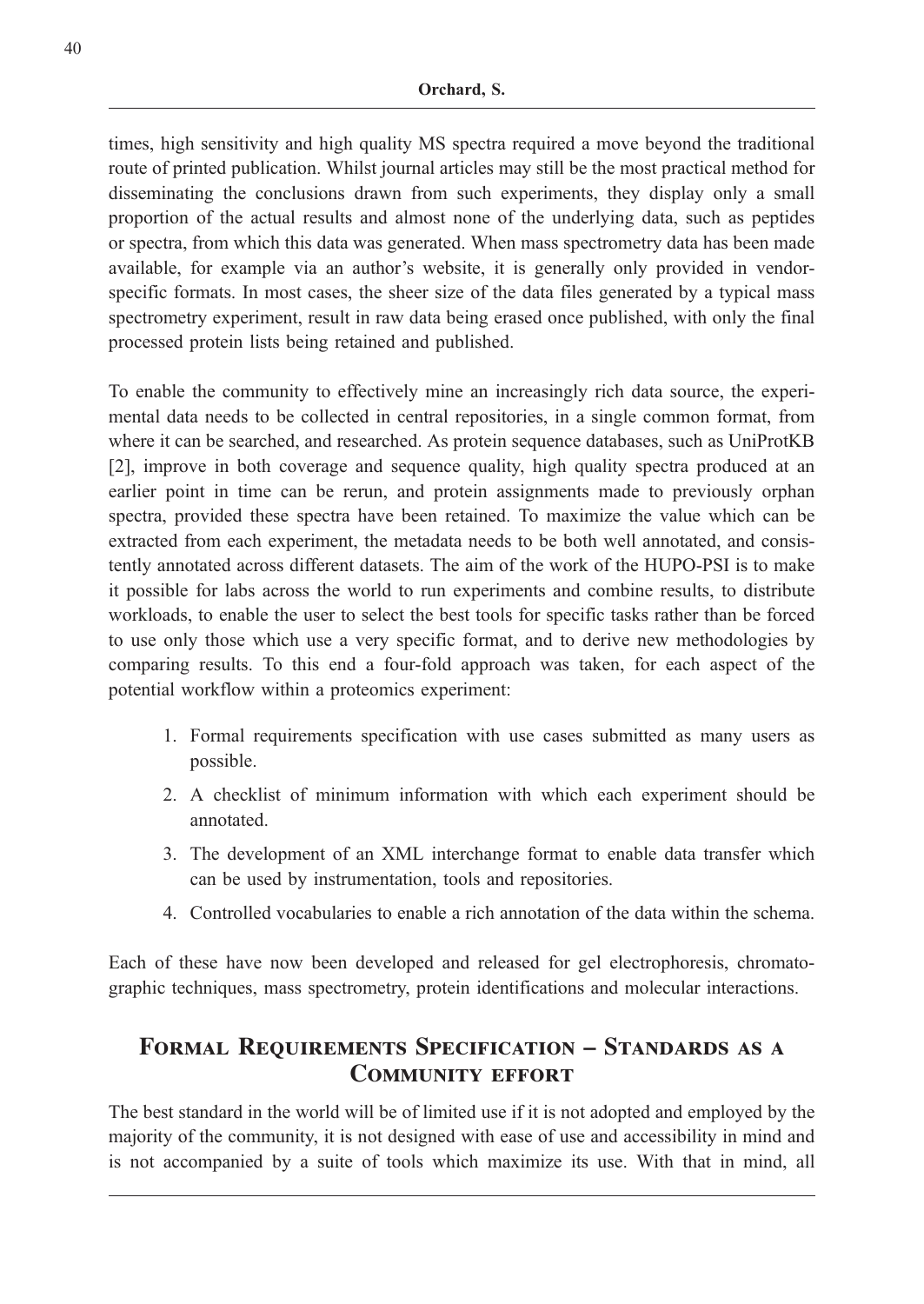41

workgroups within the PSI have actively sought the input of as broad a group as possible, including hardware manufacturers, software developers, data producers, data repositories and bioinformaticians. Standards developments have centered around (bi-)annual workshops, which have been widely advertised and made freely available to all to attend. Development continued between workshops using all possible means of communications, including discussion groups, mailing lists and telephone conferences. All discussion documentation was made publicly available on the HUPO-PSI website (http://www.psidev.info/). Completed work enters a formal documentation process designed to ensure a good balance between expert design and public scrutiny [3]. Documents are first subjected to anonymous review followed by a set period of time in which the document is put forward for public comment. At all points, any feedback is responded to and, if appropriate, standards are updated and the document resubmitted into the review process. Any documents which are formally published are then additionally subject to standard journal review processes – Nature Biotechnology also established a community review page which provided further opportunity for potential users to comment on the standards prior to final publication. The PSI review process has also been used for the validation of documents not directly produced by the HUPO-PSI, for example the FuGE data model was reviewed through this proves prior to journal publication [4].

## Minimum Information About a Proteomics Experiment (MIAPE)

Proteomics data should therefore ideally be accompanied by contextualizing metadata, making explicit both where samples came from and how analyses were performed. To that end, the Proteomics Standards Initiative develops guidance documents specifying the data and metadata that should be collected from various proteomics workflows, known collectively as the ''minimum information about a proteomics experiment'' (MIAPE) guidelines [5]. These consist of a series of documents, linked by a single parent which makes explicit the scope, purpose and manner of use of the modular MIAPE guidelines that accompany it, and lay out the principles underlying module production. The first of these modules has already been published, the Molecular Interaction guidelines MIMIx [6], with those for gel electrophoreses and column chromatography to follow. Broadly speaking, MIAPE documents require that any description of a proteomics experiment should allow the user to understand, qualify and reproduce the work described in that paper. Each document provides a checklist of information and data to provide when an experiment is reported and acts as an aid to assessing quality control but does not attempt to tell a scientist how to run an experiment, or how to represent the final data and does not state how any quality judgment should be made. It is envisaged that these requirements will eventually be adopted and enforced by journals, repositories and funding agencies. Finally, these documents will ensure that the presentation of the information published will be in a style compatible with the HUPO-PSI data formats.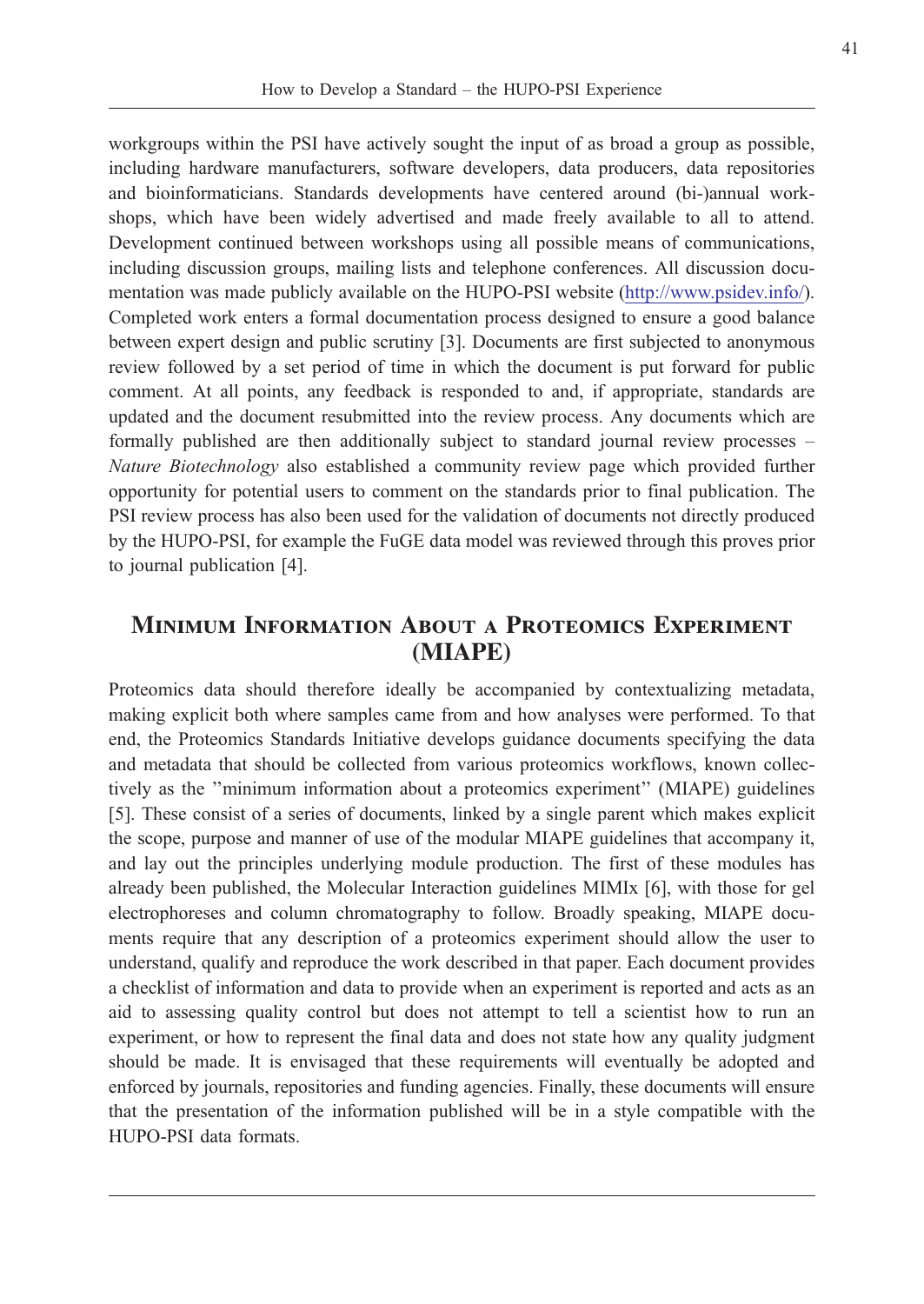An increasing number of minimum requirements documents have now been produced, since the original, MIAME [7], produced by the micro-array community covering a broad range of biological disciplines. Such 'minimum information' checklists are usually developed independently, from within particular biologically- or technologically-delineated domains. Consequently, the full range of checklists can be difficult to find without intensive searching; they are also inevitably partially-redundant one against another, and where they overlap arbitrary decisions on wording and sub-structuring make integration difficult. This presents significant difficulties for the users of checklists; for example, in the area of systems biology, where data from multiple biological domains and technology platforms are routinely combined. A common portal to such MI checklists; to act as a 'one-stop shop' for those exploring the range of extant projects, foster collaborative development and ultimately promote gradual integration, MIBBI (http://mibbi.sourceforge.net/, http://www.mibbi.org/) has now been developed. All MIAPE modules are submitted to MIBBI, on publication.

#### XML Interchange Standards

To facilitate data management and exchange, the HUPO-PSI has developed data exchange formats for proteomics. For each work group/domain, these can minimally represent the data items specified in the MIAPE guidelines, but usually allow a much more detailed representation. Normally, the data exchange format is specified as a fully annotated XML schema. PSI schemas are developed to facilitate data exchange between databases as well as databases and end users. They explicitly do not propose any internal data representation for databases or tools. While XML is inherently verbose, standard compression algorithms typically reduce the file size by  $50 - 90\%$  of the original, and such compression normally is not the limiting factor on modern computer systems. On the plus side, XML is well supported by standard mechanisms for querying, native XML databases, and automated mappings to both relational databases and object models.

The molecular interaction interchange format, PSI-MI XML 2.5, is now used by all interaction databases and an increasing number of graphical visualisation and analysis tools. The mass spectrometry standard, mzData, was released in 2004 and was well accepted by many users. The format allowed the storage of proteomic-related mass spectral data, ranging from basic details about the sample, instrument details and data processing steps, through to the actual spectral lists of mass-to-charge values and intensities, using base64 encoding to represent the floating point mass-to-charge  $(m/z)$  and ion intensity. Following some refinement in response to their feedback, the format was rapidly implemented by several of these manufacturers and files containing spectral data were soon being generated by several large groups, most notably the HUPO tissue initiatives. A standards compliant repository, PRIDE (http://www.ebi.ac.uk/pride) was also established. However, in 2004 a second open, generic XML representation of MS data, was published by the Institute of Systems Biology, mzXML [8]. Whilst this was originally designed to be work-flow specific, other workers began to find wider uses for the format with the result that manufacturers were faced with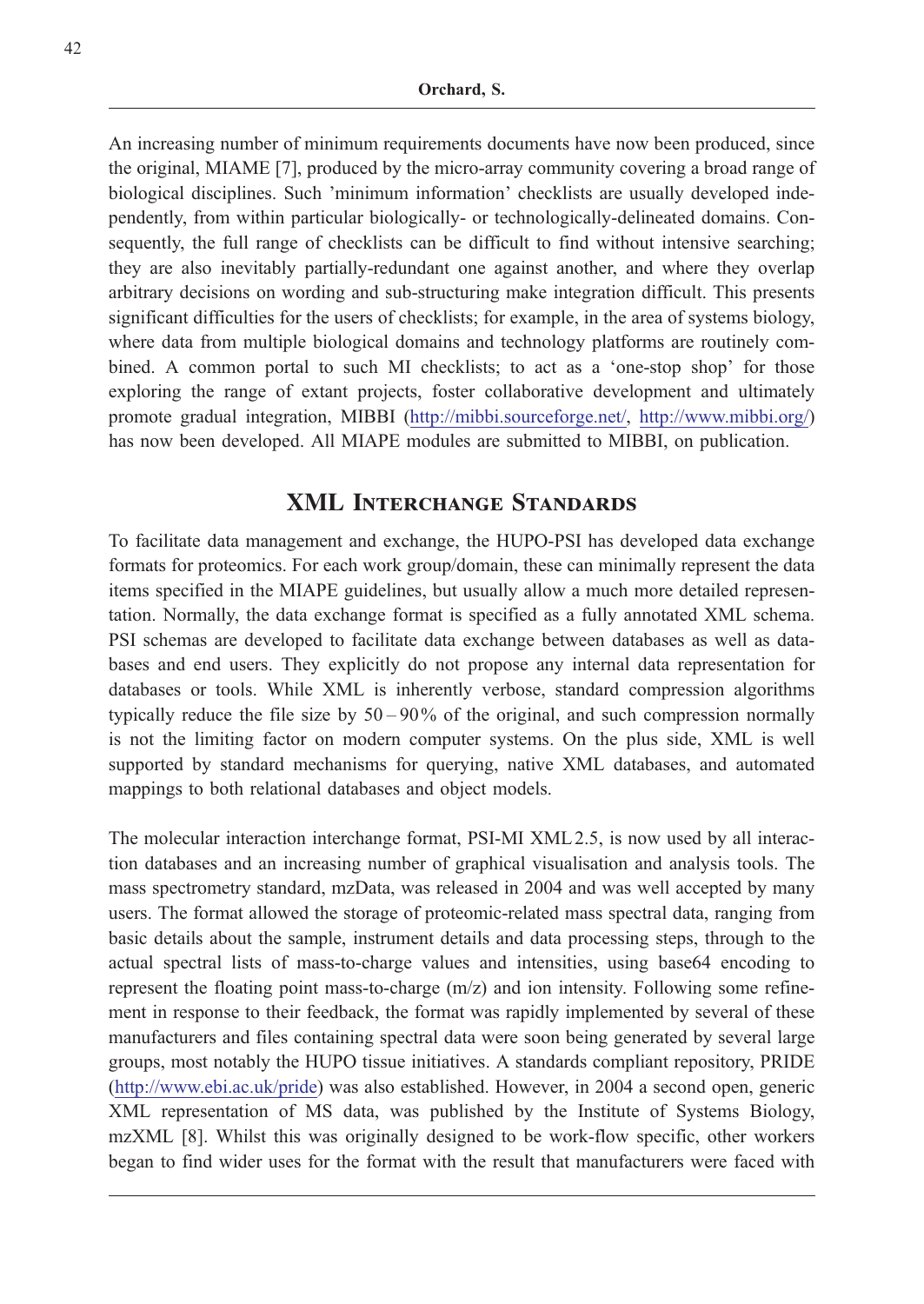the prospect of having to implement two separate open-source formats. Rather than loose the initial good-will with which the manufacturers had entered this project, and to avoid user confusion, in 2006 the two groups decided to merge the two formats into a single, and much improved, XML schema was released in June 2008, mzML with full vendor support was a critical part of the design process and many open-source implementations.

Accompanying an XML representation of MS data, there is a need for a corresponding representation of the peptide and protein identifications made in any experiment to capture results from MS search engines and represent the input parameters for analysis algorithms, thus unifying results from different search engines. The development of AnalysisXML has proven far from straightforward, partly because the scope of the project has changed often in a fast moving field however Version 1.0 will be submitted to the PSI documentation process summer 2008. Quantitation will not be addressed until version 2.0, however version 1.0 documents will be backwards compatible with the 2.0 schema.

GelML, designed for the interchange of protocols and image data from 1D- and 2D-gel electrophoresis, completed the PSI document process and was released as a stable version 1.0 late in 2007. The interchange format for non-gel based separations, spML, is in development.

## Controlled Vocabularies

While XML schemas provide a syntax for data exchange, they do not specify the semantics of data elements exchanged. As an example, the yeast two-hybrid technology might be designated by many different terms, most of which are sufficiently distinct to make automatic recognition impossible. Thus, the PSI either references external controlled vocabularies (CVs) or ontologies such as the NCBI taxonomy where possible, or develops its own controlled vocabulary, for example for protein interaction detection technologies, where necessary. The combination of reasonably stable XML schemas and regularly maintained controlled vocabularies has proven to allow quick adaptation to new terms and technologies, while providing the stability required for database and software development. All PSI CVs are written in OBO format and maintained at the Open Biomedical Ontologies website (http://www.obofoundry.org) and can be viewed using the Ontology Lookup Service (http://www.ebi.ac.uk/ontology-lookup/"\t"\_parent ) [9].

#### Interaction with the Publishing Community

The need for underlying experimental data to be available to the reader has long been recognised by the scientific publishing community, and this has been addressed in many ways – from the mandated submission of nucleotide and protein sequences to public domain repositories, with accession numbers then being given in the article, to the provision of Supplementary Material held by the journal itself. As the volume of data increases, the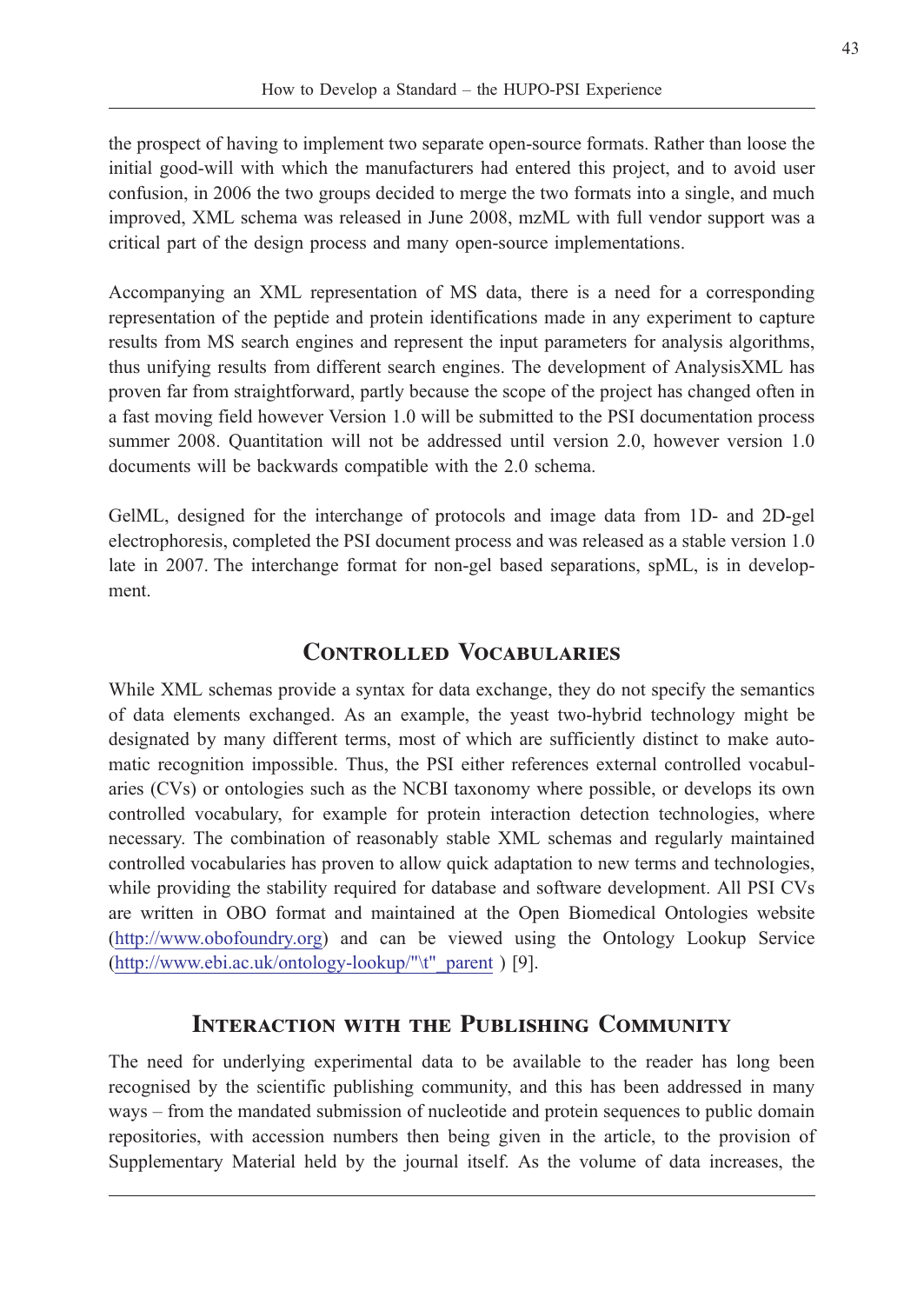journals will become more reliant on external repositories to collect and manage this data and, in recognition of this, are actively supporting the implementation of the required standards needed to enable deposition. Several journals have already published their own guidelines as to how proteomics data should be represented and these requirements have been incorporated in the MIAPE guidelines [5]. Increasingly, journals are starting to request data deposition: Proteomics, and Nature Biotechnology [10] and Nature Methods [11] have recently started to request that authors deposit proteomics and interaction data in HUPO-PSI standards-compliant databases prior to publication and it is anticipated that this trend will increase as both standards and databases mature.

#### **SUMMARY**

The HUPO-PSI have produced a range of standards allowing the user to describe all aspects of a proteomics experiment, to exchange and compare data across collaborating groups, or use established datasets as standards, and to deposit the final results into standards-compliant repositories. All of these have been written in full consultation with an extensive user community to ensure as much by-in as possible. Where an existing standard, be it an interchange format or CV the PSI have strived to work with that facility rather than replace it or produce a redundant application. Cross-community efforts are actively supported to ensure that users working in multiple ''omics'', for example analysing the same sample by both transcriptomic and proteomic techniques can find the tools to assist in the data handling and resorting processes. The emphasis now is on developing the tools to make these standards usable and accessible to the bench scientist and to encourage the direct deposition of data into public domain repositories.

#### **REFERENCES**

- [1] Orchard, S., Hermjakob, H. (2008) The HUPO proteomics standards initiative–easing communication and minimizing data loss in a changing world. Brief. Bioinformatics  $9:166 - 73.$
- [2] The UniProt Consortium (2008) The Universal Protein Resource (UniProt). Nucleic Acids Res. 36:D 190 – 195..
- [3] Vizcaíno, J.A., Martens, L., Hermjakob, H., Julian, R.K., Paton, N.W. (2008) The PSI formal document process and its implementation on the PSI website. Proteomics 7:2355 – 2357.
- [4] Jones, A.R., Pizarro, A, Spellman, P., Miller, M., FuGE Working Group (2006) http:// www.ebi.ac.uk/citexplore/citationDetails.do?externalId = 16901224&dataSource = MED FuGE: Functional Genomics Experiment Object Model. OMICS 10:179 – 184.